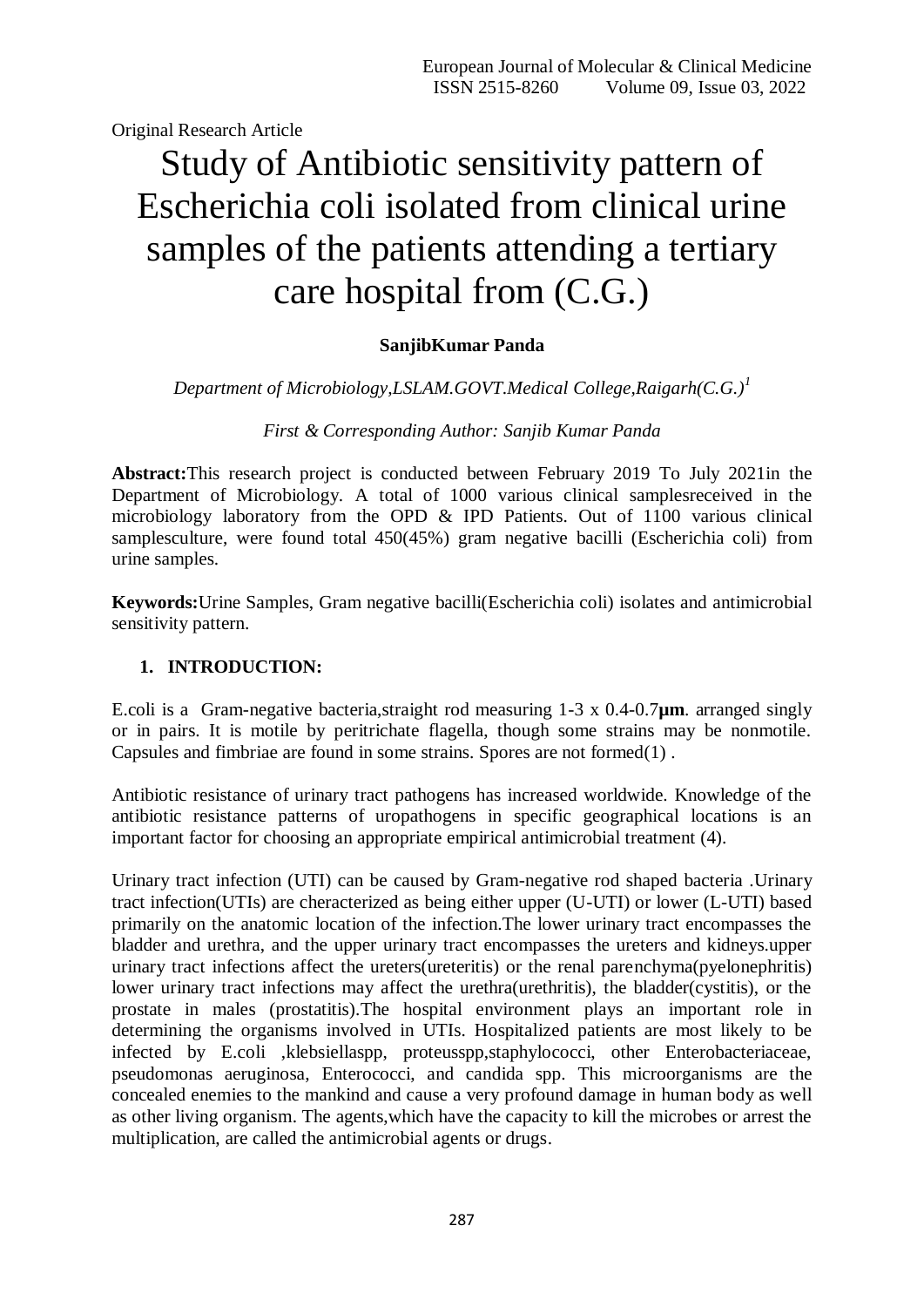Such multiple drug resistant strains present the greatest clinical challenge. The purpose of this study is to identify Escherichia coli as etiological agent of UTI in persons of different age groups and to investigate their responses against locally available antibiotics commonly prescribed by the physicians.

## **2. MATERIAL AND METHODS:**

**A total of 1000 clinical various samples received in the microbiology laboratory from the** 

 **OPD & IPDPatients . Out of 1000 various clinical samples culture, were found total 450(45%) gram negative bacilli (Escherichia coli) from urine samples .**

CCMSU(Clean - catch mid stream urine) should be collected in a wide mouth screw capped sterile container or, catheter tube or, syringe and it was labelled with the patients name, age, sex,etc.

Sample processing:- Urine sample should be inoculated on to MacConkey agar,Blood agar and CLED(cysteine lactose electrolyte deficient)agar.It was incubated at  $37^{\circ}$  C for 24-48 hours. Observe the growth on MA,BA & CLED. A count of  $10<sup>5</sup>$  colony forming units(cfu)/ml of urine is considered as significant- indicates infection(referred to as significant bacteriuria). The coloneal morphology and identification was done by Gram stain.

Biochemical testsuses:-**i :- Catalase test (+)ve ii :- Oxidase test (-)ve iii :- Glucose test (AG) Acid & gas iv :- Lactose test (+)ve v :- Mannitol test (+)ve vi :- Sucrose test (-)ve vii :- Indole test (+)ve viii :- Urease test (-)ve ix :- Citrate test (-)ve x :- Methyl red (MR) test (+)ve xi :- Voges – proskauer(VP) test (-)ve**

## **Antibiogram Testing:**

Antimicrobial susceptibility testing of isolates was performed by standard Kirby Bauer disc diffusion methods according to CLSI protocol. Depending on the isolate, antibiotic discs were selected from among the following:Amikacin(AK),Ampicillin(AMP),Co-Trimoxazole(COT), Ciprofloxacin (CIP), Nitrofurantoin (NIT), Gentamycin (GEN), Cefotaxime (CTX), Ofloxacin(OF), Doxycycline(DO),Norfloxacin(NX),Pipercillin-Tazobactum(PIT)and Imipenem (IPM) .

The antibiogram testing was done as per as CLSI guidelines using modified Kirby-

Bauer disc diffusion method. Few colonies from the culture plate were inoculated into 2ml of peptone water.Incubated at  $37^\circ$ c for 2 hrs. A cotton swab was immersed and rotated in this inoculums, the swab was then pressed to the side of the tube so as to remove excess inoculums. It was then used for carpet streaking on Mueller Hinton agar plate. The required antibiotic discs were then placed aseptically on this medium using sterile forecep. The plate was then incubated 24 hrs at 37<sup>0</sup>c Next day the zone size was recorded and reported as sensitive or resistant by comparing the zone size to the Kirby-bauerchart (2,3).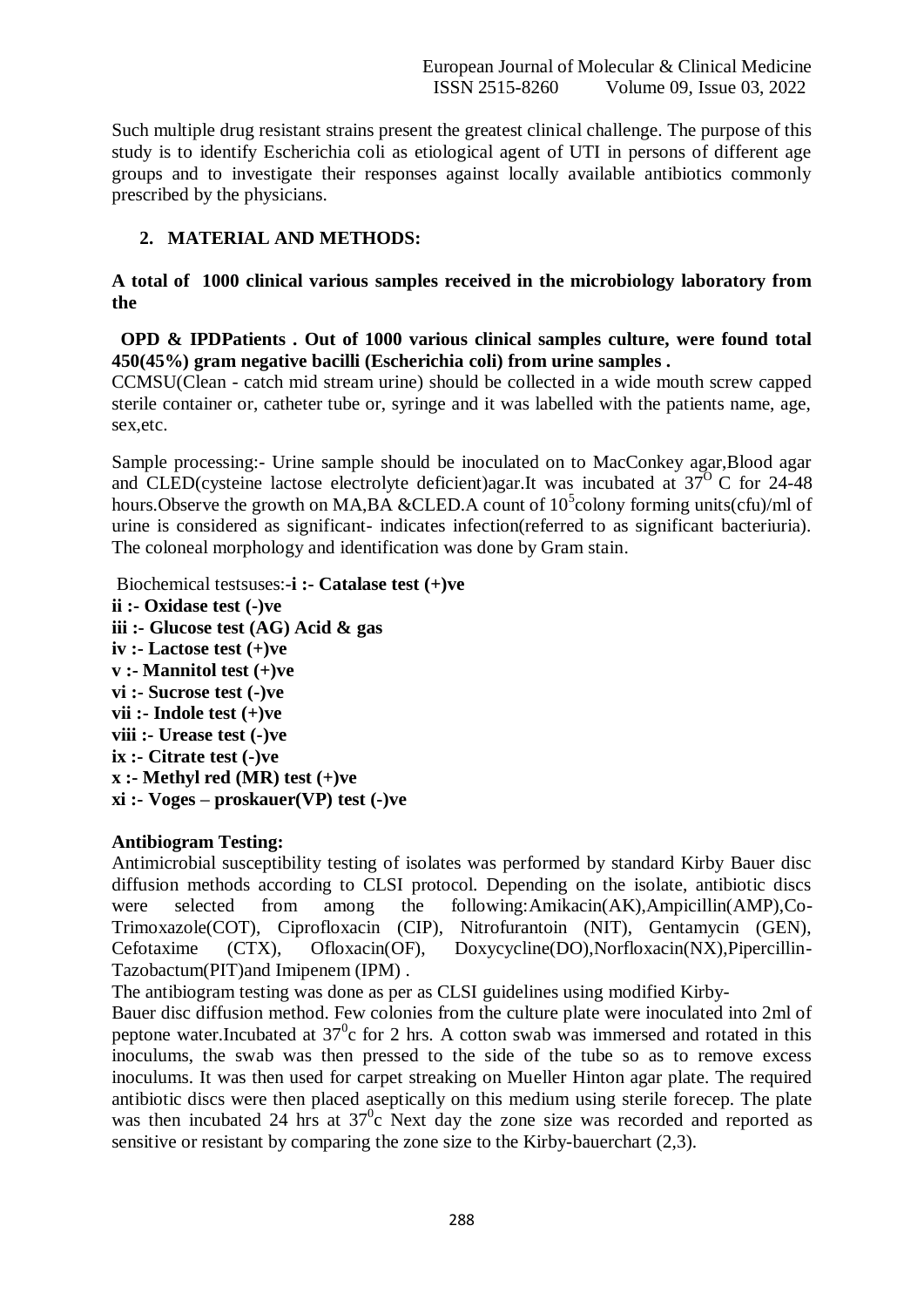## **3. RESULTS:**

**Out of 1000 various clinical samples culture, were found total 450(45%) gram negative bacilli (Escherichia coli) from urine sample culture.**A Total of 450(45%) Escherichia coli Number of positive cases falls in the age group Following tables are showing results:

|                           | 14010110111150221011011011<br>Case.No. | <b>No.of</b> $(\% )$ |
|---------------------------|----------------------------------------|----------------------|
| $\frac{Age}{01-20}$ 21-40 | 20                                     | 4.4                  |
|                           | 95                                     | 21.1                 |
| $41-60$                   | 200                                    | 44.4                 |
| $61-80$                   | 125                                    | 27.7                 |
| More than 85              | 10                                     | 2.2                  |

|  |  | Table. No. 1:- Age Distribution |
|--|--|---------------------------------|
|--|--|---------------------------------|

Table.No.2 :- Total.No.of positive cases 450(45%) Male&Female .

| <b>Total</b><br><b>Of</b><br>Positive cases<br>No. | <b>Male</b> | % of Male | Female | $\frac{6}{9}$<br>01 |
|----------------------------------------------------|-------------|-----------|--------|---------------------|
| <b>Urine Culture</b>                               |             |           |        | <b>Female</b>       |
| 450                                                | 200         | 44.40%    | 250    | 55.50%              |



## **Antibiotic sensitivity testing (According to CLSI Guidelines).**

## TABLE NO. 3 :- Total.No.of positive cases 450(45%) E.coli& Antibiotic sensitivity pattern:

| S.NO. | <b>Antibiotic Disc</b> | S   | $\mathbf R$ |
|-------|------------------------|-----|-------------|
|       | $AK(30\mu g)$          | 200 | 250         |
| 2     | $AMP(10\mu g)$         | 150 | 300         |
| 3     | $CTX(30\mu g)$         | 175 | 275         |
| 4     | COT(1.25/23.75µg)      | 210 | 240         |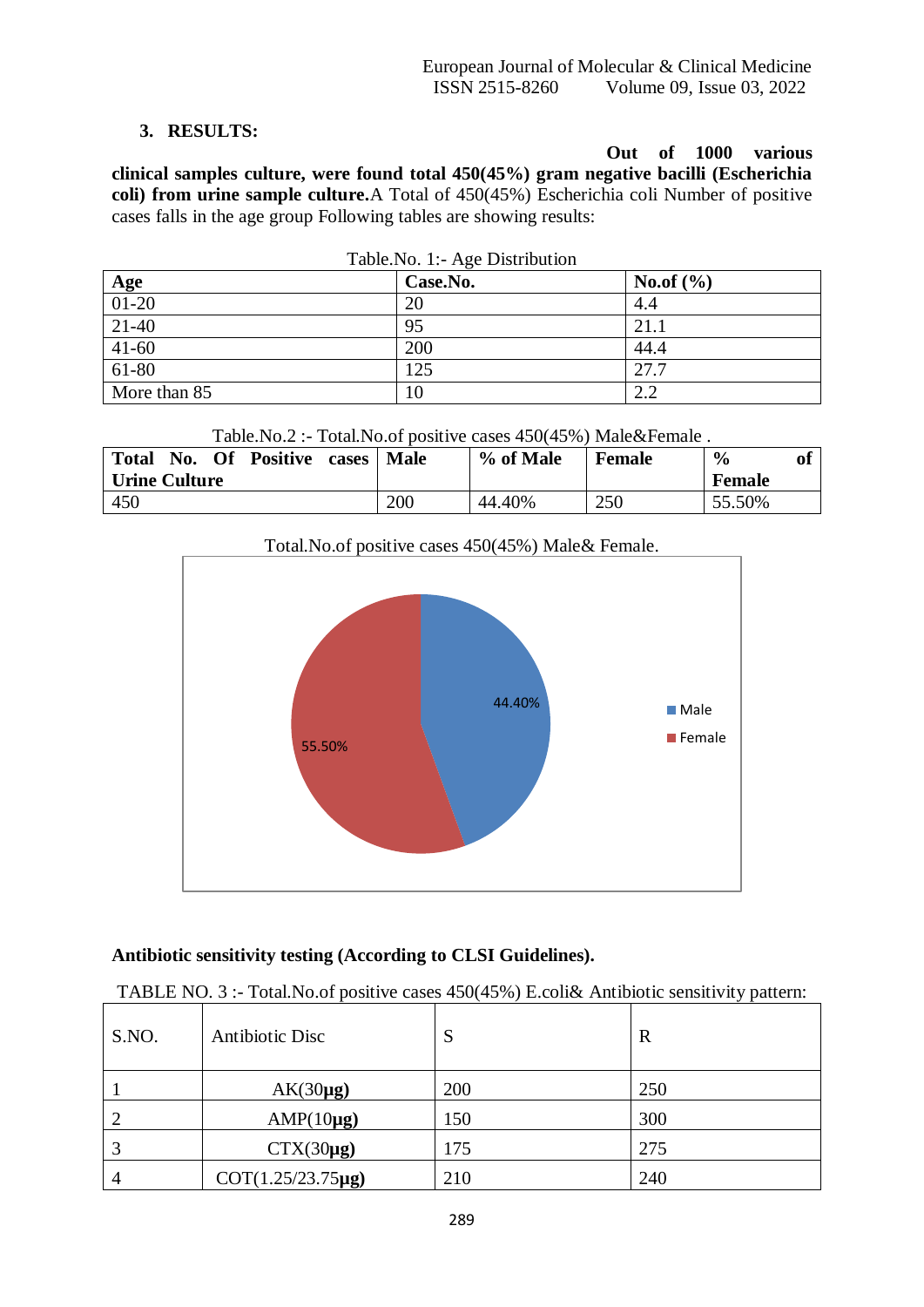|                | European Journal of Molecular & Clinical Medicine |
|----------------|---------------------------------------------------|
| ISSN 2515-8260 | Volume 09, Issue 03, 2022                         |

|    | $GEN(10\mu g)$     | 200 | 250 |
|----|--------------------|-----|-----|
| 6  | $DO(30\mu g)$      | 200 | 250 |
|    | $NX(10\mu g)$      | 225 | 225 |
| 8  | $NIT(300\mu g)$    | 400 | 50  |
| 9  | $IMP(10\mu g)$     | 150 | 300 |
| 10 | $OF(5\mu g)$       | 350 | 100 |
| 11 | $PIT(100/10\mu g)$ | 210 | 240 |

#### **4. DISCUSSION:**

UTI is one of the most widespread infections worldwide . *E. coli* is considered as the most frequent uropathogen involved in community-acquired UTI (being implicated in more than half of all the UTI cases). The prevalence of UTI varies according to gender, age, geographical and regional locations, previous use of antibiotics, hospitalization, and catheterization (5).

*Escherichia coli* is one of the most common causative agents of bacterial infections. Antimicrobial resistance patterns of *E. coli* continue to pose a great threat to public health worldwide and lead to serious health problems such as prolonged hospitalization and treatment failure . Therefore, this study aimed to detect the antibiotic susceptibility profile of *E. coli* isolates from clinical urine sample.

study it is quite clear that the incidence of *E. coli* is higher in urine samples and amongst females than males. The high prevalence and spread of infection in females can be reduced by proper hygienic and medical care. The use of broad-spectrum antibiotics should be avoided, if the isolate is susceptible to the older drugs, in order to prevent the increase in resistance and, if one drug is found to be ineffective against all isolates of *E. coli*, susceptibility tests of the isolates become necessary(7).

Studies from India have reported *E. coli* as one of the most common organisms causing UTI.[8,9&10]

This research project conducted between**January 2018 To July 2021.** During this period, observed total 450(45%) positive cases Escherichia coli. 55.5% females and 44.4% males .most positive cases were found under the age-group of 41-60 years.

In the current study, *E. coli* isolated from clinical urine specimens, showed differences in antibiotic sensitivity patterns. the antibiotic sensitivity profile showed that *E. coli* isolates highly sensitive to Nitrofurantoin&Ofloxacin.

## **5. CONCLUSION:**

This study revealed the presence of urine infection causing bacteria,those are capable of causing various human illness, it is concluded that gram-negative bacilli (Escherichia coli) are responsible for urinary tract infections and most of the strains were multi-drugs resistant.The most common isolated bacteria from urinary tract infections was E.coli.